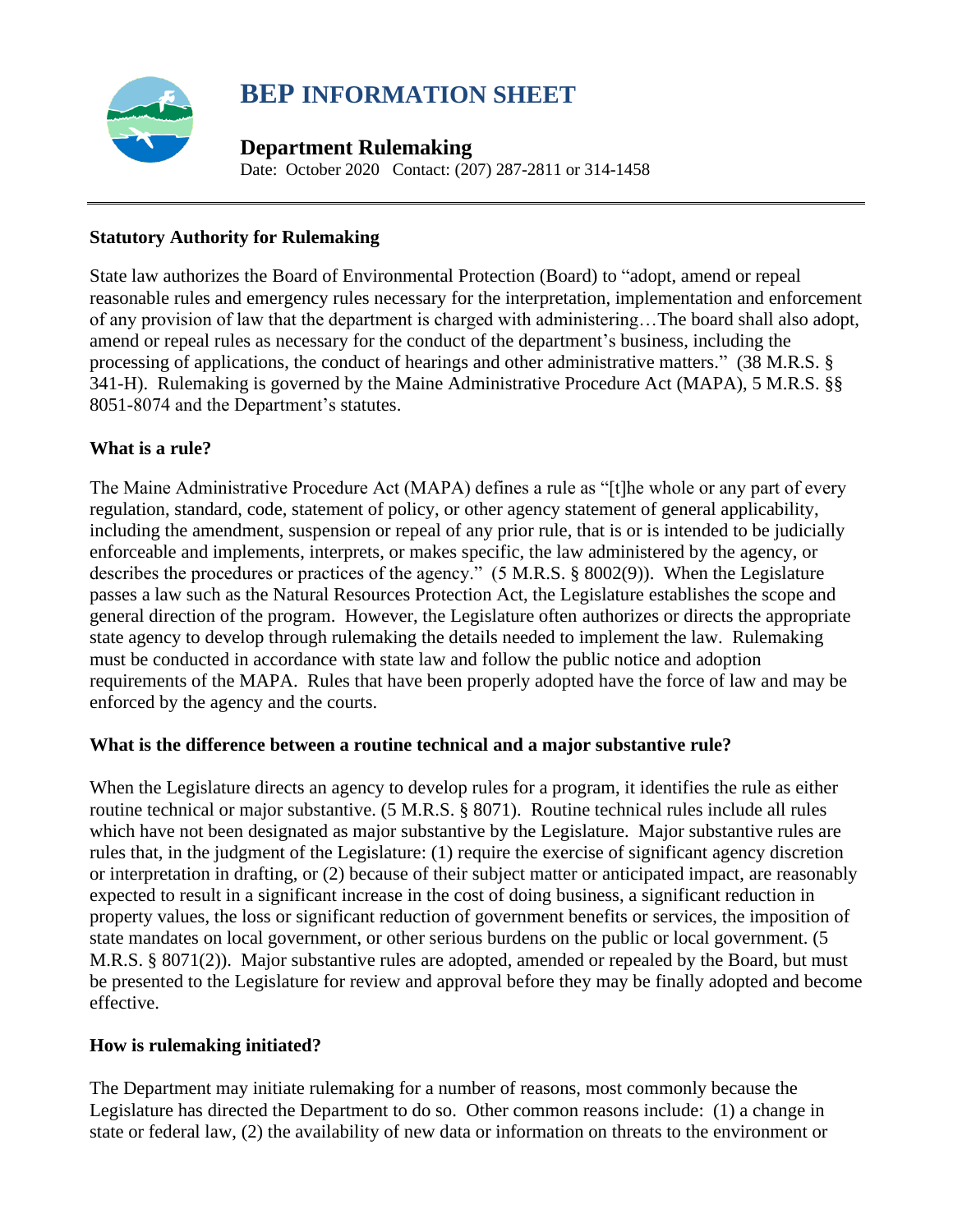public health, (3) to improve the effectiveness of an existing rule, and (4) advancements in pollution control technology. The Department may also initiate rulemaking in response to a citizen petition.

#### **Can a member of the public request a rule change?**

Yes. State law provides a mechanism for any person to petition an agency for the adoption or modification of any rule. (5 M.R.S. § 8055). Within 60 days of receipt of a petition for rulemaking, the agency must notify the petitioner in writing of its denial, stating the reasons for denial, or the agency must initiate rulemaking proceedings in accordance with the Maine Administrative Procedure Act (MAPA). If a petition for rulemaking is signed by 150 or more registered Maine voters, the Department must initiate rulemaking by establishing a deadline for submittal of written public comment or by scheduling a public hearing on the petitioner's proposed rule.

#### **What are the steps in the rulemaking process?<sup>1</sup>**

Rule Development: The development of a rule or rule amendment begins with the identification of a need, frequently by the Legislature through the enactment of a law or by the agency in the conduct of its responsibilities. Once the need and authority for a rule are established, the DEP often meets with the potentially regulated entities and other interested persons to gather additional information and discuss various options for addressing the issues. DEP staff also consults with the Office of the Attorney General on questions of law. DEP staff then drafts a proposed rule which is presented to the Board for approval to begin the MAPA process for accepting public comment.

Public Comment: A draft proposed rule is presented to the Board at a regular Board meeting. If the Board determines that the draft proposed rule is ready for formal public comment, it will set a deadline for filing of written comments and may vote to hold a public hearing on the draft rule. Notice of the public hearing (if one is to be held) and the deadline for written public comment is published in accordance with the rulemaking requirements of the MAPA (see 5 M.R.S. §8053). Information on proposed rules is available on the Department's website at: [www.maine.gov/dep/rules.](http://www.maine.gov/dep/rules.htm)

Following the public hearing (if one was held) and the close of the comment period, DEP staff reviews and summarizes all comments and data received. The Board may hold a work session with DEP staff at a Board meeting to review comments received and discuss key provisions of the proposed rule. DEP staff prepares a response to comments and a basis statement that explains the reasons for accepting or rejecting any suggested changes to the draft proposed rule. A final draft rule is presented to the Board at a Board meeting for consideration and decision.

Adoption: The transcript of the public hearing, copies of all comments received and responses thereto, the basis statement, and any proposed changes to the rule recommended by DEP staff are provided to the Board for consideration. Notice of the Board meeting at which a rule is proposed for adoption (or provisional adoption in the case of a major substantive rule) and a copy of the proposed rule are posted on the Board's web page in advance of the meeting. The Board is required to accept and consider additional public comment on a proposed rule following the close of the formal rulemaking comment period provided that the comment is directly related to comments received during the formal rulemaking comment period or in response to changes to the proposed rule since the close of the

<sup>1</sup> In addition to the process described here, the APA provides for a consensus-based rule development process. See 5 M.R.S. §8051-B.